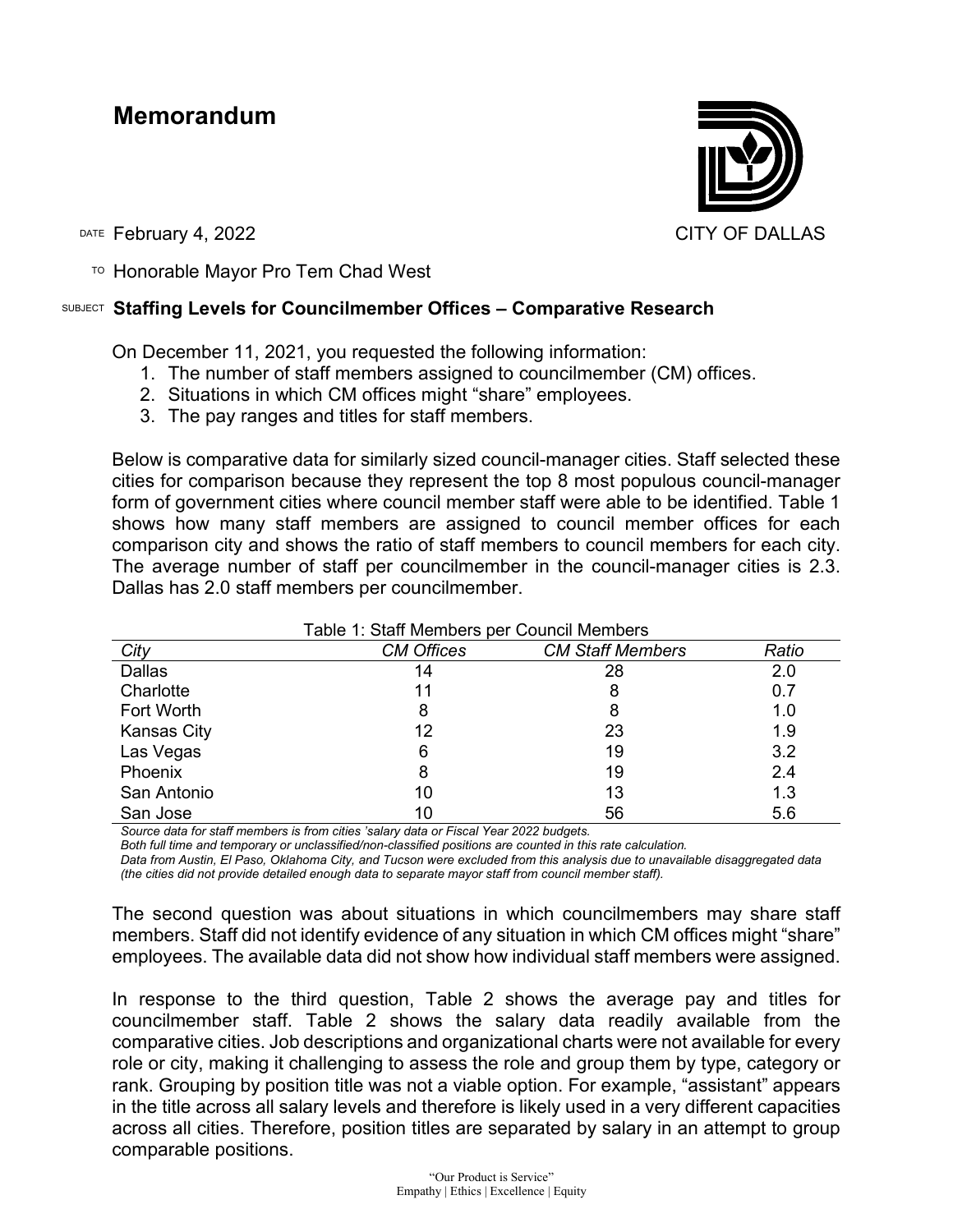The first section of Table 2 shows positions by city with salary averages lower than \$60,000. This salary range comprises 65% of all the positions found (108 out of 166). The second section shows positions by city with salary averages from \$60,000 to \$85,000. This salary range comprises 28% of all the positions found (46 out of 166). The third section shows positions by city with salary averages above \$85,000. This salary range comprises 7% of all the positions found (12 out of 166).

Dallas' council member staff salaries average \$60,790 while the overall average of all cities' council member staff salaries is \$60,489. The data shows that Dallas council member staff salaries fall slightly above average when compared to peer cities.

| Salary         |               |                                                       | Number of        | Average   |
|----------------|---------------|-------------------------------------------------------|------------------|-----------|
| <b>Bracket</b> | City          | Position                                              | <b>Positions</b> | Salary    |
| Below \$60K    | Charlotte     | <b>MCC Support Specialist Assoc</b>                   | 3                | \$58,130  |
|                | <b>Dallas</b> | <b>Council Assistant</b>                              | 14               | \$53,123  |
|                | Kansas City   | Administrative Secretary to City<br>Council           |                  | \$49,284  |
|                |               | Assistant to Elected Official                         | 22               | \$50,316  |
|                | Las Vegas     | <b>Special Assistant to Council</b>                   | 19               | \$54,459  |
|                | Phoenix       | Council Aide (NC)*                                    | 6                | \$46,179  |
|                | San Antonio   | <b>Senior Executive Secretary</b>                     | 12               | \$44,354  |
|                | San Jose      | Council Assistant U*                                  | 20               | \$48,932  |
|                |               | <b>Council Policy &amp; Legislative</b><br>Advisor U* | 11               | \$58,347  |
| \$60-85K       | Charlotte     | <b>MCC Support Specialist</b>                         | 4                | \$71,846  |
|                | Dallas        | <b>City Council Liaison</b>                           | 14               | \$68,457  |
|                | Phoenix       | Council Research Analyst (NC)*                        |                  | \$60,314  |
|                |               | Council Assistant (NC)**                              | 6                | \$84,219  |
|                | San Jose      | Senior Council Assistant U*                           | 15               | \$71,639  |
| Above \$85K    | Charlotte     | <b>MCC Support Specialist Sr</b>                      |                  | \$94,205  |
|                | San Antonio   | <b>Assistant to City Council</b>                      |                  | \$100,000 |
|                | San Jose      | Council Chief of Staff U*                             | 10               | \$106,024 |

## Table 2: Breakdown of Council Member Staff By Salary

*\* Unclassified /Non-classified or Temporary position. \*\* FTE and Non-classified employees with same title.*

In conclusion, we have answered the three questions in the following ways: 1) we provided the staffing levels of council member offices of comparison cities; 2) we did not find a situation in which CM offices shared employees; and 3) we used data available to present the average salary of each position for each city. Dallas' two staff members per council member is similar to the other comparison cities and the average salary for Dallas council member staff is above the average of the comparison cities.

Should you have any questions, please contact me or Kimberly Bizor Tolbert, Chief of Staff.